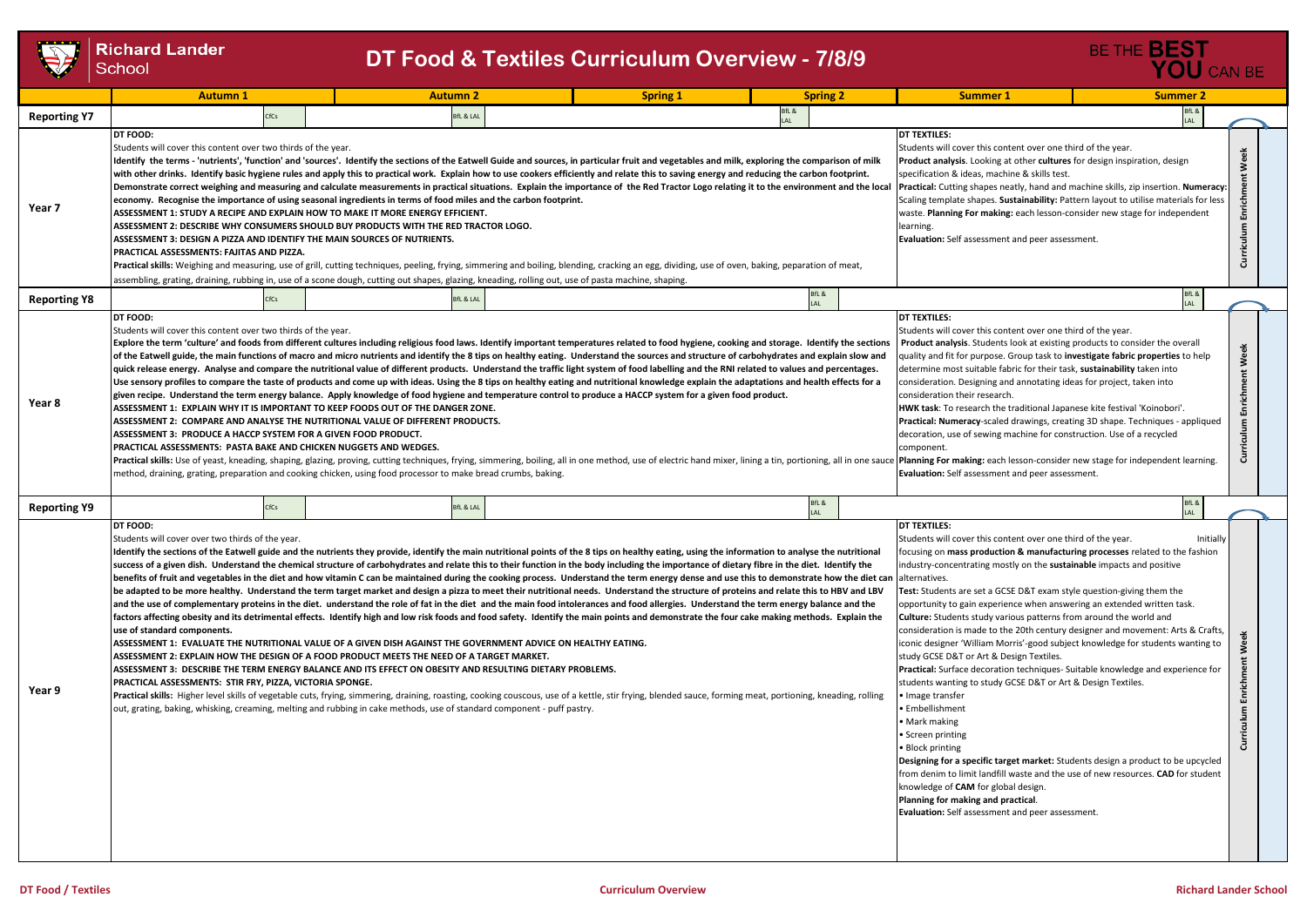

| $\cdots$<br><b>Richard Lander</b><br><b>DT Food Curriculum Overview - 10/11</b><br>School |                                                                                                                                                                                                                                                                                                                                                                                                                                                                                                                                                                                                                                                                                                                     |                                                                                                                                                                                                                                                                                                                                                                                                                                                                                                                           |                                                                                                                                                                                                                                                                                                                                                                           |                                                                                                                                                                                                                                                                                                                                                                                                                                                                                                                                                    | BE THE <b>BEST</b><br>YOU CAN BE                                                                                                                                                                                               |                                          |                                   |
|-------------------------------------------------------------------------------------------|---------------------------------------------------------------------------------------------------------------------------------------------------------------------------------------------------------------------------------------------------------------------------------------------------------------------------------------------------------------------------------------------------------------------------------------------------------------------------------------------------------------------------------------------------------------------------------------------------------------------------------------------------------------------------------------------------------------------|---------------------------------------------------------------------------------------------------------------------------------------------------------------------------------------------------------------------------------------------------------------------------------------------------------------------------------------------------------------------------------------------------------------------------------------------------------------------------------------------------------------------------|---------------------------------------------------------------------------------------------------------------------------------------------------------------------------------------------------------------------------------------------------------------------------------------------------------------------------------------------------------------------------|----------------------------------------------------------------------------------------------------------------------------------------------------------------------------------------------------------------------------------------------------------------------------------------------------------------------------------------------------------------------------------------------------------------------------------------------------------------------------------------------------------------------------------------------------|--------------------------------------------------------------------------------------------------------------------------------------------------------------------------------------------------------------------------------|------------------------------------------|-----------------------------------|
|                                                                                           | <b>Autumn 1</b>                                                                                                                                                                                                                                                                                                                                                                                                                                                                                                                                                                                                                                                                                                     | <b>Autumn 2</b>                                                                                                                                                                                                                                                                                                                                                                                                                                                                                                           | <b>Spring 1</b>                                                                                                                                                                                                                                                                                                                                                           | <b>Spring 2</b>                                                                                                                                                                                                                                                                                                                                                                                                                                                                                                                                    | <b>Summer 1</b>                                                                                                                                                                                                                | <b>Summer 2</b>                          |                                   |
| <b>Reporting Y10</b>                                                                      | CfCs                                                                                                                                                                                                                                                                                                                                                                                                                                                                                                                                                                                                                                                                                                                | ifL &<br>Grades                                                                                                                                                                                                                                                                                                                                                                                                                                                                                                           | CfCs                                                                                                                                                                                                                                                                                                                                                                      | <b>BfL &amp; Grades</b>                                                                                                                                                                                                                                                                                                                                                                                                                                                                                                                            |                                                                                                                                                                                                                                | BfL &<br>Report                          |                                   |
| Year 10                                                                                   | AO4: Know how food can cause ill health. Students<br>to identify sources and types of contamination.<br>Identify the conditions needed for microbe growth<br>and, in particular, important temperatures in food<br>storage and preparation. Identify high and low risk<br>foods. Apply information to HACCP systems. Identify<br>the main types on bacteria and explore their sources,<br>symptoms, onset and incubation times, using this<br>information to solve given scenarios. Identify food<br>poisoning symptoms and those most at risk.<br>Understand the importance and how to identify food<br>allergies and intolerances, including visible and<br>invisible signs.<br><b>ASSESSMENT: EXAM QUESTIONS</b> | AO1: Understand the environment in which hospitality<br>and catering providers operate. Identify types of catering catering provision meets health and<br>establishments including commercial and non commercial.<br>This information will be applied in AO5 for exam practice.<br>Identify standards and ratings. Identify the job roles and<br>personal attributes of staff within hospitality including the<br>kitchen brigade. Identify types of contracts, working<br>terms and training. ASSESSMENT: EXAM QUESTIONS | AO3: Understand how hospitality and<br>safety requirements. Identify<br>responsibilities of employers and<br>employees under the following Acts.<br>HASAWA, COSSH, RIDDOR, MHOR, PPER.<br>Identify risks and controls related to<br>personal safety. Create risk assessments<br>applying information from what they have<br>learned.<br><b>ASSESSMENT: EXAM QUESTIONS</b> | AO2: Understand how catering<br>and hospitality catering provision<br>operates. Desribe the operations of<br>front and rear of house relating to<br>layout, workflow and operation<br>activities including dress codes.<br>Identify the equipment and<br>materials used. Explain the types<br>of documentation and<br>administration including stock<br>control. Consider safety and<br>security in hospitality and catering<br>establishments. Identify the<br>factors that affect customer<br>satisfaction.<br><b>ASSESSMENT: EXAM QUESTIONS</b> | AO5: Exam preparation. Revise content<br>of AO 1,2,3 and 4. Use information from<br>AO1 to suggest provision for different<br>customer groups. Cover environmental<br>factors and sustainability. Identify success<br>factors. | Continued revision and exam<br>practice. | Week<br>Experience<br><b>Work</b> |
| <b>Reporting Y11</b>                                                                      | CfCs &<br>Grades                                                                                                                                                                                                                                                                                                                                                                                                                                                                                                                                                                                                                                                                                                    | Rep & Grades                                                                                                                                                                                                                                                                                                                                                                                                                                                                                                              | CfCs & Grades                                                                                                                                                                                                                                                                                                                                                             | <b>BfL &amp; Grades</b>                                                                                                                                                                                                                                                                                                                                                                                                                                                                                                                            |                                                                                                                                                                                                                                |                                          |                                   |
| Year 11                                                                                   | Introduction to UNIT 2 / Controlled Assessment:<br>Identify the sources and functions of the main micro<br>and macro nutrients and the government advice on<br>healthy eating. Describe the effects of cooking<br>methods on the nutritional value of food. Compare<br>the nutritional needs of dietary groups.<br>Assessment criteria 1.1: Describe the functions of<br>nutrients in the human body. Assessment criteria 1.2: menu.<br>compare the nutritional needs of specific dietary<br>groups.<br>Assessment criteria 1.3: Explain the characteristics of<br>unsuitable nutritional intake.                                                                                                                   | Assessment criteria 2.1: Explain the factors to consider<br>when proposing dishes for the menu. Assessment criteria dishes.<br>2.2: Explain how dishes on a menu address environmental Practical assessments.<br>issues.<br>Assessment criteria 2.3: Explain how dishes meet the<br>needs of the customer.<br>Assessment criteria 2.4: Plan production of dishes for a<br>Assessment criteria 3: Practice practical outcomes.                                                                                             | Assessment criteria 3: Continue to practice                                                                                                                                                                                                                                                                                                                               | Practical assessments. Complete<br>Assessment criteria 1 and 2.                                                                                                                                                                                                                                                                                                                                                                                                                                                                                    | Revision and exam practice for retake of exam.                                                                                                                                                                                 |                                          |                                   |